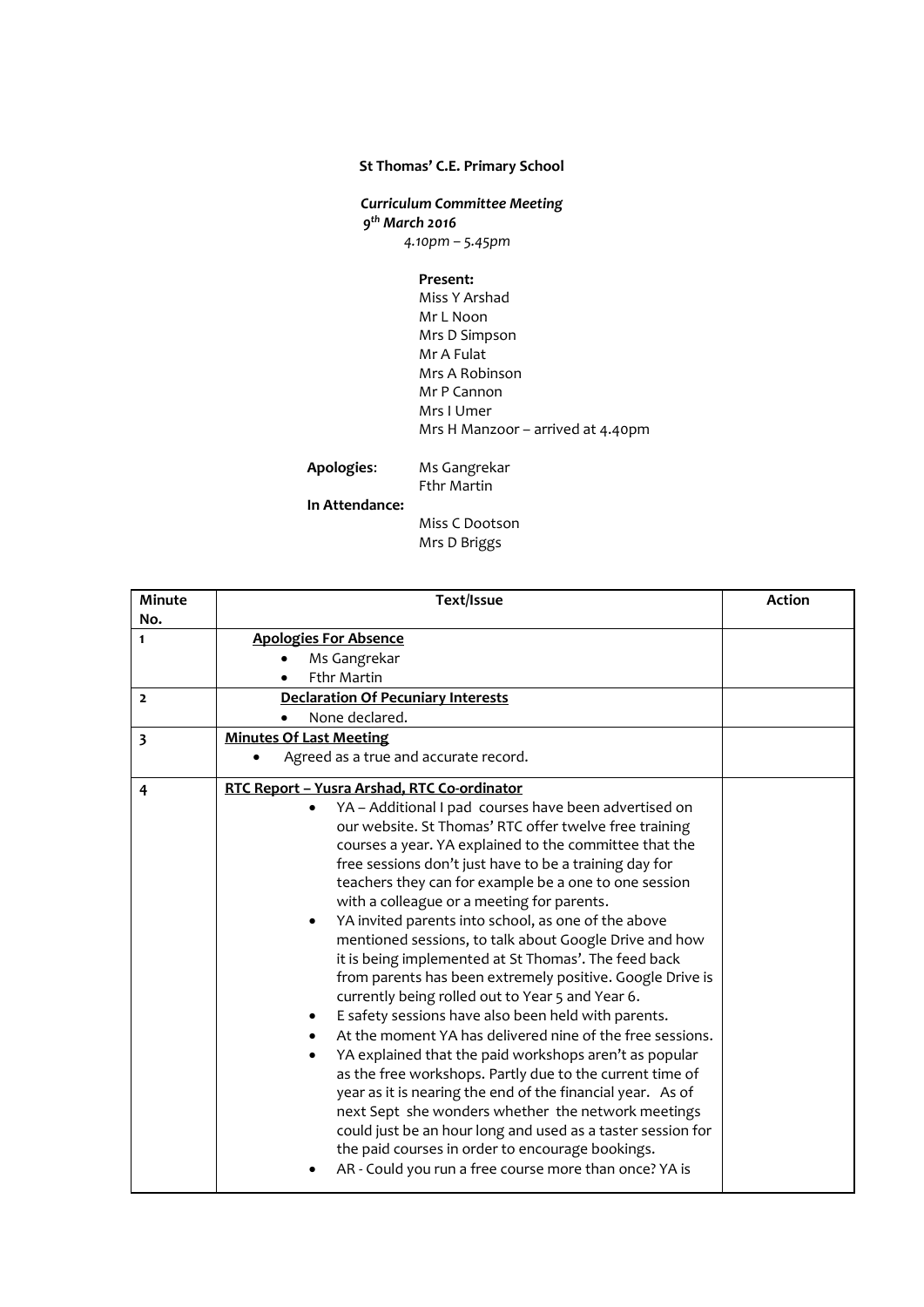|   | finding that that schools are sending different members<br>of staff, so yes possibly. IU what have the responses been<br>from participants on the course? YA- really positive. LN<br>quoted some of the participant's positive comments from<br>the school website to the committee. YA - We are not just<br>delivering lessons we are helping people develop their<br>use of the ipad.<br>E Safety sessions are taking place at school every term for<br>٠<br>the pupils. The school also monitors there usage and how<br>long they have been logged on for when using the ICT<br>equipment. IU - Are we documenting our progress? - YA<br>Yes it looks at across the curriculum. Good also because<br>the children can email the teacher. It helps you to group<br>children. Articulating the children.<br>IU asked if there was anything YA would like in regards<br>٠<br>to ICT? She feels it would be beneficial if they could have<br>more ipads for the children. It was agreed that the<br>committee need to think about this request.                                                                                                                                                                                                                                                                                                                                                                                                                                                                                                                                                                                                                                                                                                                                                                                                                                                             | <b>ALL</b> |  |
|---|------------------------------------------------------------------------------------------------------------------------------------------------------------------------------------------------------------------------------------------------------------------------------------------------------------------------------------------------------------------------------------------------------------------------------------------------------------------------------------------------------------------------------------------------------------------------------------------------------------------------------------------------------------------------------------------------------------------------------------------------------------------------------------------------------------------------------------------------------------------------------------------------------------------------------------------------------------------------------------------------------------------------------------------------------------------------------------------------------------------------------------------------------------------------------------------------------------------------------------------------------------------------------------------------------------------------------------------------------------------------------------------------------------------------------------------------------------------------------------------------------------------------------------------------------------------------------------------------------------------------------------------------------------------------------------------------------------------------------------------------------------------------------------------------------------------------------------------------------------------------------------------------------------|------------|--|
| 5 | Ofsted - CL                                                                                                                                                                                                                                                                                                                                                                                                                                                                                                                                                                                                                                                                                                                                                                                                                                                                                                                                                                                                                                                                                                                                                                                                                                                                                                                                                                                                                                                                                                                                                                                                                                                                                                                                                                                                                                                                                                |            |  |
|   | Some of the committee are attending 'New Ofsted<br>٠<br>Framework' training for governors after this meeting. The<br>attendees are IU, AR, HM and AF.<br>CL - Explained to the committee what the process and<br>٠<br>potential stages will be when the school receives its next<br>HMI visit.<br>Most schools will get a one day visit every three years.<br>The message is that school leaders should not prepare.<br>٠<br>HMI will start with our good rating which the school<br>٠<br>received on its last visit.<br>They will be looking that our school has a strong culture<br>٠<br>of safeguarding.<br>The message is that we are proactive we take control.<br>$\bullet$<br>They will be looking for evidence of this and how this<br>happens in our school, does that happen in real life do we<br>all wear our ID badges for example.<br>They will be cross referencing and looking at the impact<br>on the childrens learning.<br>The school website is were HMI will look first as soon as<br>$\bullet$<br>they decide they are going to visit our school.<br>LN has transformed the school website and all the<br>$\bullet$<br>committee agreed that he had done an excellent job.<br>They will head of to our phonics section as one of their<br>٠<br>priorities because the results dipped last year.<br>LN wants the next set of data on there as shown in the<br>$\bullet$<br>phonics presentation.<br>LN has created an Ofsted secure section which will have<br>$\bullet$<br>all the documents in their that they could need or ask for<br>such as all of the schools key policies.<br>School improvement - IU asked 'are we any further in<br>٠<br>finding a school improvement officer for the school?' CL<br>purchased a consultant to do a SIP type visit.<br>What sort of feedback do we get from the LEA rag rated<br>reported red, green or yellow. IU would like to organise a |            |  |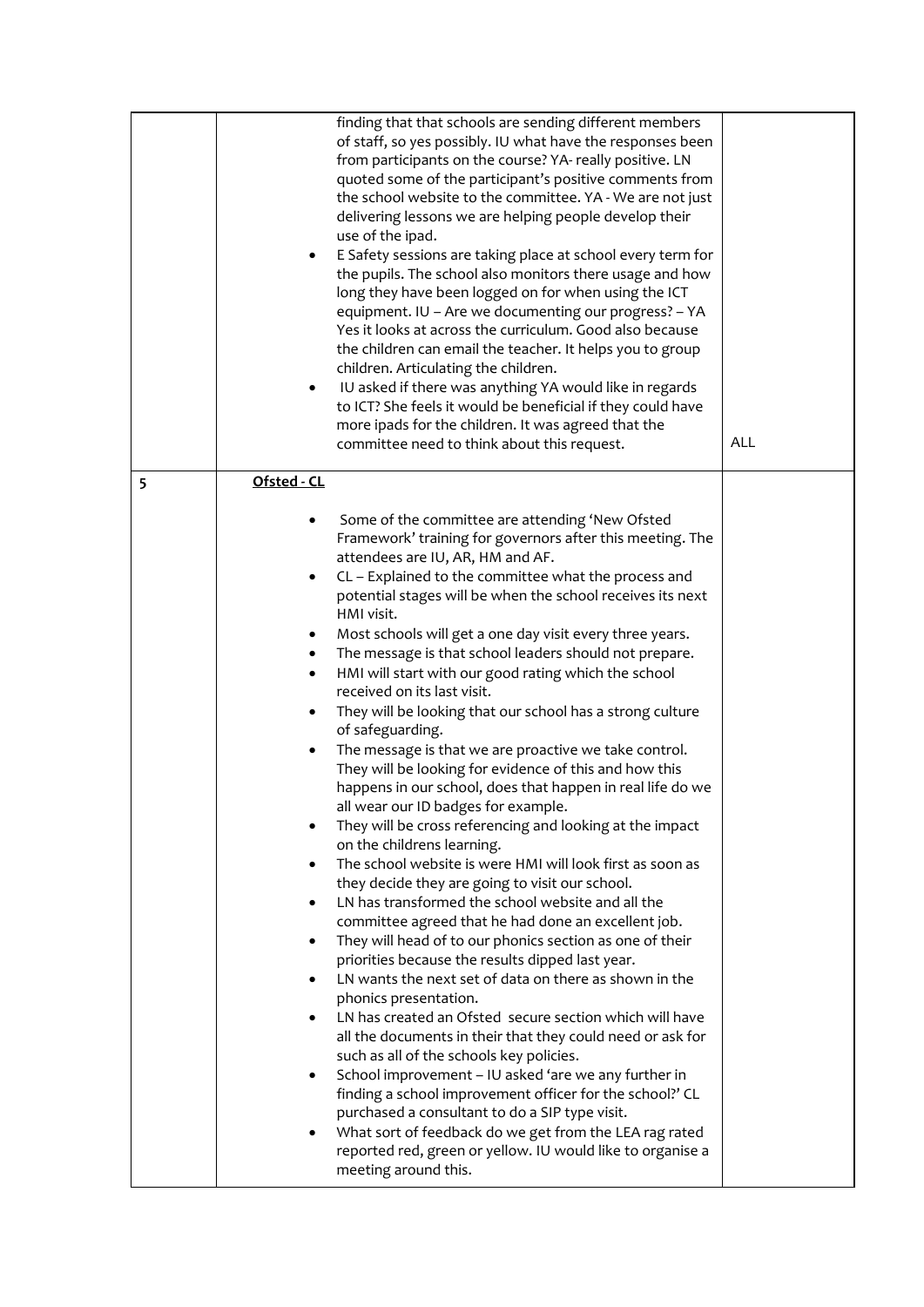|   | There will be a big focus on Early Years when they visit so<br>٠<br>in anticipation of this the school is having an early years<br>audit next week.<br>CL doing peer to peer support. Were will it be<br>$\bullet$<br>documented? IU would like to see it go on the agenda for<br>the next curriculum meeting. To go on the governor<br>secure zone.                                                                                                                                                                                                                                                                                                                                                                                                                                                                                                                                                                                                                                                                                                                                                                                                                                                                                                                                                                                                                                                                                                                                                                                                                                                                                                                                                                                                                                                                                                                                                                                                                                 | CL, LN & IU |
|---|--------------------------------------------------------------------------------------------------------------------------------------------------------------------------------------------------------------------------------------------------------------------------------------------------------------------------------------------------------------------------------------------------------------------------------------------------------------------------------------------------------------------------------------------------------------------------------------------------------------------------------------------------------------------------------------------------------------------------------------------------------------------------------------------------------------------------------------------------------------------------------------------------------------------------------------------------------------------------------------------------------------------------------------------------------------------------------------------------------------------------------------------------------------------------------------------------------------------------------------------------------------------------------------------------------------------------------------------------------------------------------------------------------------------------------------------------------------------------------------------------------------------------------------------------------------------------------------------------------------------------------------------------------------------------------------------------------------------------------------------------------------------------------------------------------------------------------------------------------------------------------------------------------------------------------------------------------------------------------------|-------------|
| 6 | <b>Phonics Update - Donna Briggs</b>                                                                                                                                                                                                                                                                                                                                                                                                                                                                                                                                                                                                                                                                                                                                                                                                                                                                                                                                                                                                                                                                                                                                                                                                                                                                                                                                                                                                                                                                                                                                                                                                                                                                                                                                                                                                                                                                                                                                                 |             |
|   | Phonics taught right through from nursery to Year 2.<br>Progressive subject.<br>Taught in four parts.<br>Lessons taught daily.<br>End of year expectations, six phases from nursery to<br>Year 2.<br>The lessons are broken into four parts. Revisit and<br>٠<br>review, teach, practise and apply.<br>The phonics screening test happens at the end of<br>٠<br>Year 1 all children have to take it unless there are<br>exceptional circumstances to exempt them. The first<br>twenty are phases two and three and twenty to forty<br>is phase four and phase five.<br>Those children that didn't pass will have to retake in<br>Year 2. In 2017 they will have to retake it in Year 3.<br>2015 results was not the schools best year. Retested<br>children in Dec 15 and results were much better.<br>Huge improvement.<br>Phonics screening check booklet has been given out.<br>Fast track phonics in place in Year 2. LK and DB have<br>been on more phonics training in Oct 2015. If the<br>pupils continue to progress like they have done the<br>results should be really good. DB's target is about an<br>80% pass rate.<br>The committee asked what the alien was that kept<br>reappearing in the phonics booklet. DB - The alien<br>indicates that the word is not a real word.<br>AR - Phonics 2016 - How are we making changes? This<br>year all the children have been taught phase five as<br>well as moving to phase6 and streaming has gone.<br>Ensuring good practice by observing lessons making<br>sure everyone is following the internal consistencies,<br>use of good spoken English, correct elements of four<br>part lesson, fast track phonics. CL has also bought all<br>teaching staff in the foundation stage and KS1 new<br>decidable guided reading books and more training.<br>An external examiner from LCC came in Jan 16 to<br>observe phonics lessons the teachers were given<br>feedback plus termly assessments for pupils are<br>taking place. |             |
|   | For the future DB would like to focus on the                                                                                                                                                                                                                                                                                                                                                                                                                                                                                                                                                                                                                                                                                                                                                                                                                                                                                                                                                                                                                                                                                                                                                                                                                                                                                                                                                                                                                                                                                                                                                                                                                                                                                                                                                                                                                                                                                                                                         |             |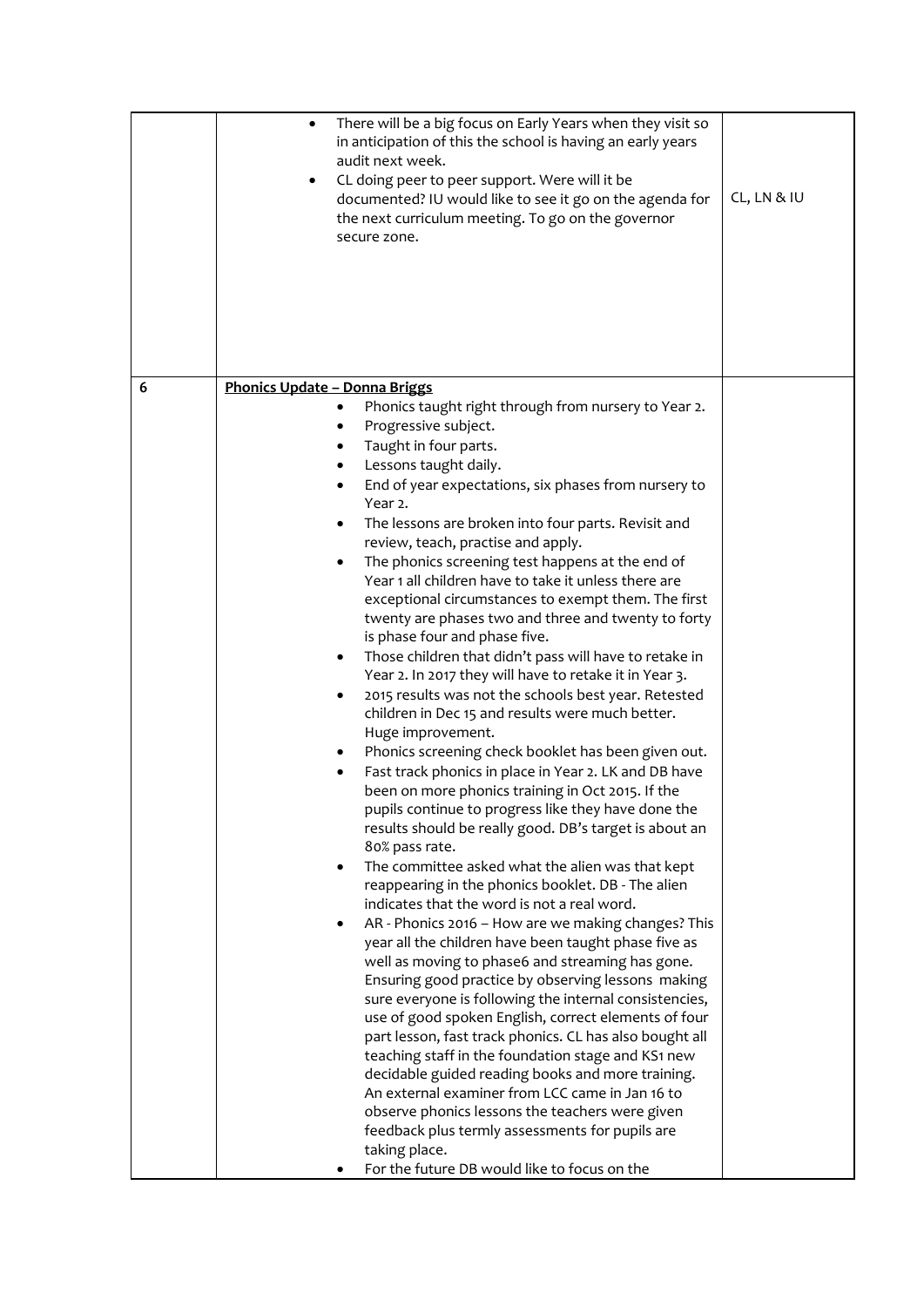|                | differentiation in the lesson.                                                                                                   |       |
|----------------|----------------------------------------------------------------------------------------------------------------------------------|-------|
|                |                                                                                                                                  |       |
|                |                                                                                                                                  |       |
|                |                                                                                                                                  |       |
| $\overline{7}$ | <b>Inspire Maths - Liam Noon</b>                                                                                                 |       |
|                | LN explained to the committee the Singapore style approach to                                                                    |       |
|                | teaching maths which the school is currently adopting through the                                                                |       |
|                | guidance of LN and JM. LN explained that the reason why we<br>have gone for this style of teaching is that we are happy with the |       |
|                | maths results and the coverage that teachers were doing was                                                                      |       |
|                | good but LN and JM felt that pupils that needed more depth to                                                                    |       |
|                | their work. This style of teaching is quite challenging and will take                                                            |       |
|                | some time to get embedded.                                                                                                       |       |
|                | LN and JM to go on more training and teaching staff are to have a<br>٠                                                           |       |
|                | staff meeting and training day with a consultant.                                                                                |       |
|                | For the higher achieving children it gives them lots of extensions,<br>$\bullet$                                                 |       |
|                | similar to 'talk for writing' scheme, the programme also allows                                                                  |       |
|                | children of mixed ability to work together.<br>LN and JM went to visit a school in Bury and are confident it will<br>٠           |       |
|                | improve the pupils maths skills.                                                                                                 |       |
|                | LN and JM have attended their third training session and have two<br>$\bullet$                                                   |       |
|                | more to attend.                                                                                                                  |       |
|                | Teachers to start the programme offically in their classrooms in<br>$\bullet$                                                    |       |
|                | Sept 16 with a settling in period into the programme beginning in                                                                |       |
|                | the Summer Term. LN - we want teachers to get a feel of the                                                                      |       |
|                | programme, look at what has worked well and what hasn't then                                                                     |       |
|                | looking at the transition units and then onto the books.                                                                         |       |
|                | Information on this Singapore style approach currently on the<br>٠<br>website about it in the maths section.                     |       |
|                | Pupils in Year 2 currently working and testing it this style with JM.<br>٠                                                       |       |
|                | The programme is to change teachers mindsets, deepening the                                                                      |       |
|                | understanding for the pupils.                                                                                                    |       |
|                | The programme has been purchased and the books are still in                                                                      |       |
|                | there boxes until LN and JM launch the programme offically.                                                                      | LN    |
|                | LN will be going into Year 5 to help implement the programme.                                                                    |       |
| 8              | <b>New Assessment Framework</b>                                                                                                  |       |
|                | CL the end of year assessments are consistently getting updated,                                                                 |       |
|                | bringing them forward taking them back etc still not clear.                                                                      |       |
|                | The Year 6 staff have been trialling the sample materials with the<br>Year 6 pupils.                                             |       |
|                | The school has purchased a software programme called 'Target                                                                     |       |
|                | Tracker'.                                                                                                                        |       |
|                | Revisit on next meeting.                                                                                                         |       |
|                | Scheduled for next meeting, IU would like to have an                                                                             | CL&IU |
|                | intermediate meeting.                                                                                                            |       |
| 9              | <b>SLE Update</b>                                                                                                                |       |
|                | Three teachers at St Thomas' are currently SLEs JM, YA and LB.<br>$\bullet$                                                      |       |
|                | JM has been on first assignment to a nursey school.<br>٠                                                                         |       |
|                | JM will be leading a maths network meeting were she will be<br>$\bullet$<br>leading across our SIG group.                        |       |
|                | LB is SLE for assessment.<br>٠                                                                                                   |       |
|                | St Matthews CEP School have requested YA.<br>٠                                                                                   |       |
|                | Unofficial request for Debra Welsby.<br>$\bullet$                                                                                |       |
|                | Developing leaders advert coming out shortly for some more.                                                                      |       |
|                |                                                                                                                                  |       |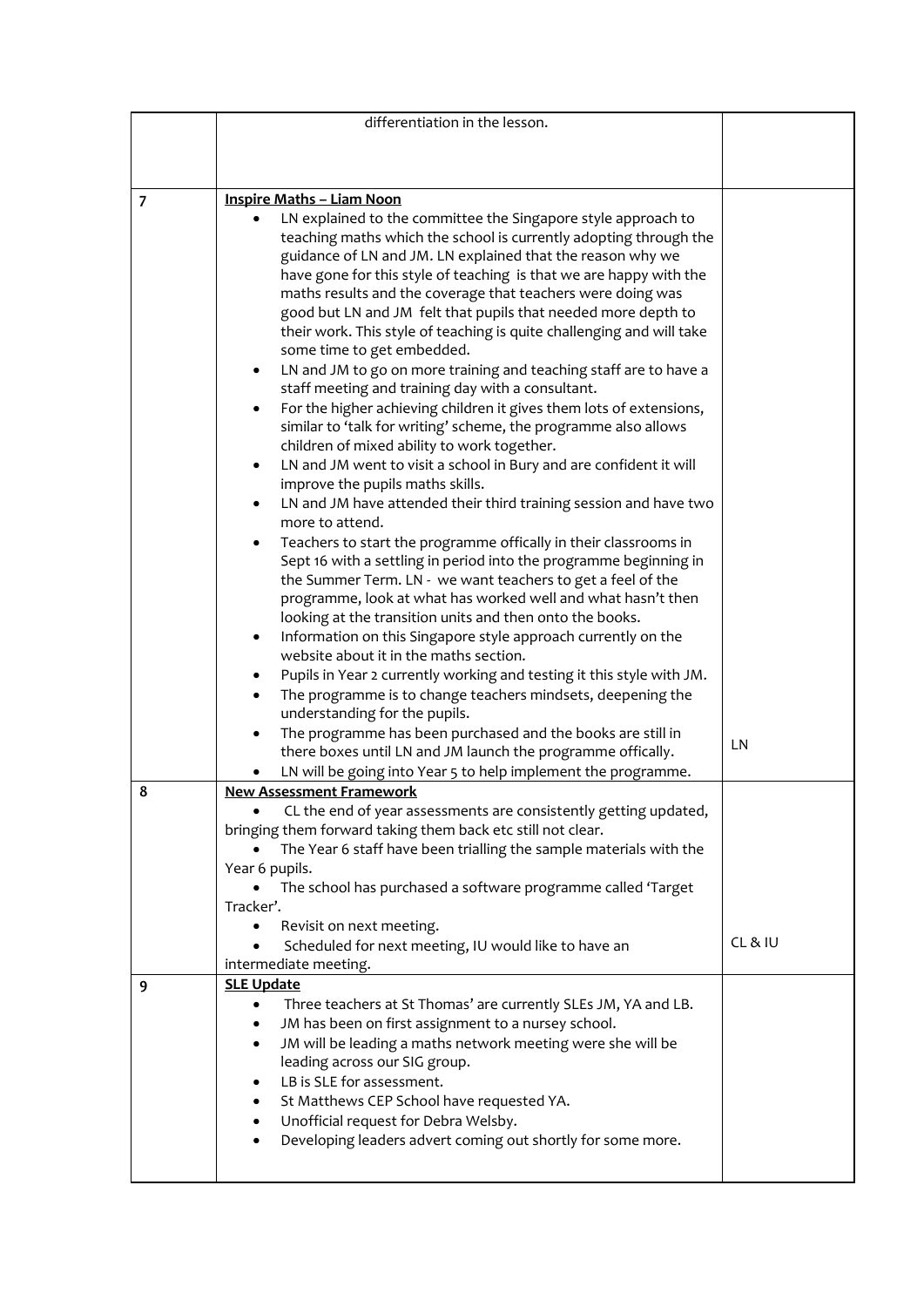| 10 | Talk For Writing - Presentation - Carley Dootson                                                                                                                                                                                                                                                                                                                    |  |
|----|---------------------------------------------------------------------------------------------------------------------------------------------------------------------------------------------------------------------------------------------------------------------------------------------------------------------------------------------------------------------|--|
|    | CD is leading on a programme called for 'Talk For Writing'<br>٠<br>which is an engaging way of teaching the English curriculum<br>by Pie Corbett.                                                                                                                                                                                                                   |  |
|    | Powerful way to teach English emersion of children in writing.<br>$\bullet$<br>An initial study in a similar primary school to ours found just<br>$\bullet$<br>two percent of the reception class could retell a story. By the<br>end of just one year seventy six percent could retell the story.<br>The results for other schools using the scheme have also been |  |
|    | outstanding.<br>CD & DS have had leadership level training about how to<br>$\bullet$<br>implement the programme across the school and                                                                                                                                                                                                                               |  |
|    | professionally develop the teachers.<br>One hour of training with every classteacher as well as a staff<br>٠<br>training session.                                                                                                                                                                                                                                   |  |
|    | Teachers are using the strategies, there has been improved<br>$\bullet$<br>teaching and the quality of the English lessons has also<br>increased. The programme has given lessons more structure<br>and non English specialists feel more confident. More quality                                                                                                   |  |
|    | writing and displays.<br>CD and LM have visited the best school for 'talk for writing' in<br>٠<br>Birmingham who have used the programme for five years,<br>links have been embedded with this school as well as other<br>contacts.                                                                                                                                 |  |
|    | Where to next - more teachers from St Thomas' to visit<br>٠<br>Birmingham school for a professional development<br>opportunity.                                                                                                                                                                                                                                     |  |
|    | Innovation (guiding them through the writing process) and<br>$\bullet$<br>invention (I have taught you now I would like you to go and<br>research and apply completely independently), some fine<br>tuning. Staff training will become a bit more focused.                                                                                                          |  |
|    | Handwriting books with hand writing lines by the time in Year<br>$\bullet$<br>5 and Year 6 there handwriting is perfect.                                                                                                                                                                                                                                            |  |
|    | More flip charts needed so teachers can model write, moving<br>$\bullet$<br>away from using screens all the time.<br>The staff feedback has been really positive all the way                                                                                                                                                                                        |  |
|    | through the school. Everyone accessing the curriculum<br>through this way of teaching. Children's feedback has also<br>been really positive.                                                                                                                                                                                                                        |  |
|    | All the committee were given a sample of a pupils work to see<br>how big of an impact that 'Talk for Writing' is having. Some of<br>the vocabulary is fantastic.                                                                                                                                                                                                    |  |
|    | Video presentation shown to Committee.<br>AR - What segments of writing have improved? - CD the<br>٠<br>children's feature of genres. Development of punctuation and<br>vocabulary through for example story maps.                                                                                                                                                  |  |
|    | Delivered from Early Years right through to Year 6, the<br>٠<br>programme actually exists up to A level.                                                                                                                                                                                                                                                            |  |
|    | CD working towards being accredited which will take about<br>about two years.<br>IU - How do you keep a global link? - CD emails to Pie Corbatt<br>٠                                                                                                                                                                                                                |  |
|    | pointed out a couple schools who have really got them<br>embedded. Interestingly they aren't aswell ahead with the                                                                                                                                                                                                                                                  |  |
|    | ipads. IU could we create a platform? DS We have hosted our<br>training for our staff we have teachers from other schools                                                                                                                                                                                                                                           |  |